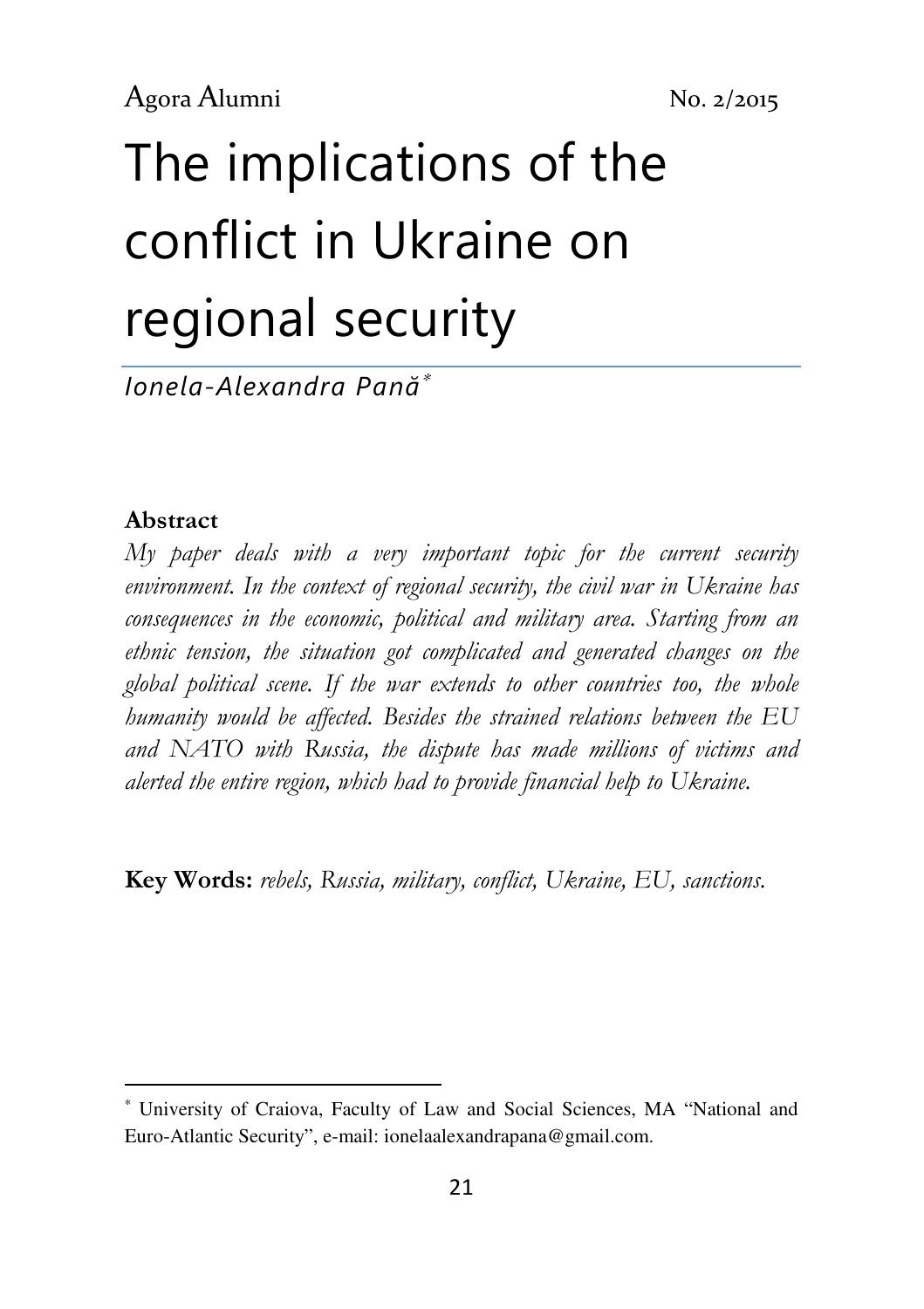#### $MOT'TO·$

"In an objective sense, security refers to the absence of threats to acquired values and in the subjective one, to the absence of fear that such values will be attacked."

#### Arnold Wolfers, 1962

#### I.The concept of regional security

Shortly, security can be defined as the absence of danger, the lack of threats to fundamental values or even as a guarantee of future welfare (Pâlşoiu, 2010: 7). But we are talking about a complex and also controversial concept that has preoccupied humanity since its inception and has evolved considerably in recent decades. Given these considerations, many experts in the fields of International Relations, Geopolitics and Security Studies analyzed and explained it from different perspectives. But we can't forget that the term in question is multidimensional, which means that risks and threats have overcome military barriers to penetrate other sectors. So now we can talk about many types of security: political, social, societal, cultural, ecological, cybernetic, legal etc. Besides this aspect, the multi-level of security is also reflected in the level in which it has implications: national, regional or international.

In this case, our attention goes to the regional dimension. But what do we mean by regional security? Regional security, called also continental security, requires that states from a specific geographic area are safe of "any aggression, act of force or threat of force in relations between them, any attempt on their national independence and sovereignty or territorial integrity"(Pâlşoiu, 2010: 125).

Theoretically speaking the region of Europe is safe, if there is no threat to the independence, sovereignty or territorial integrity of its member states. In addition, the European Security Strategy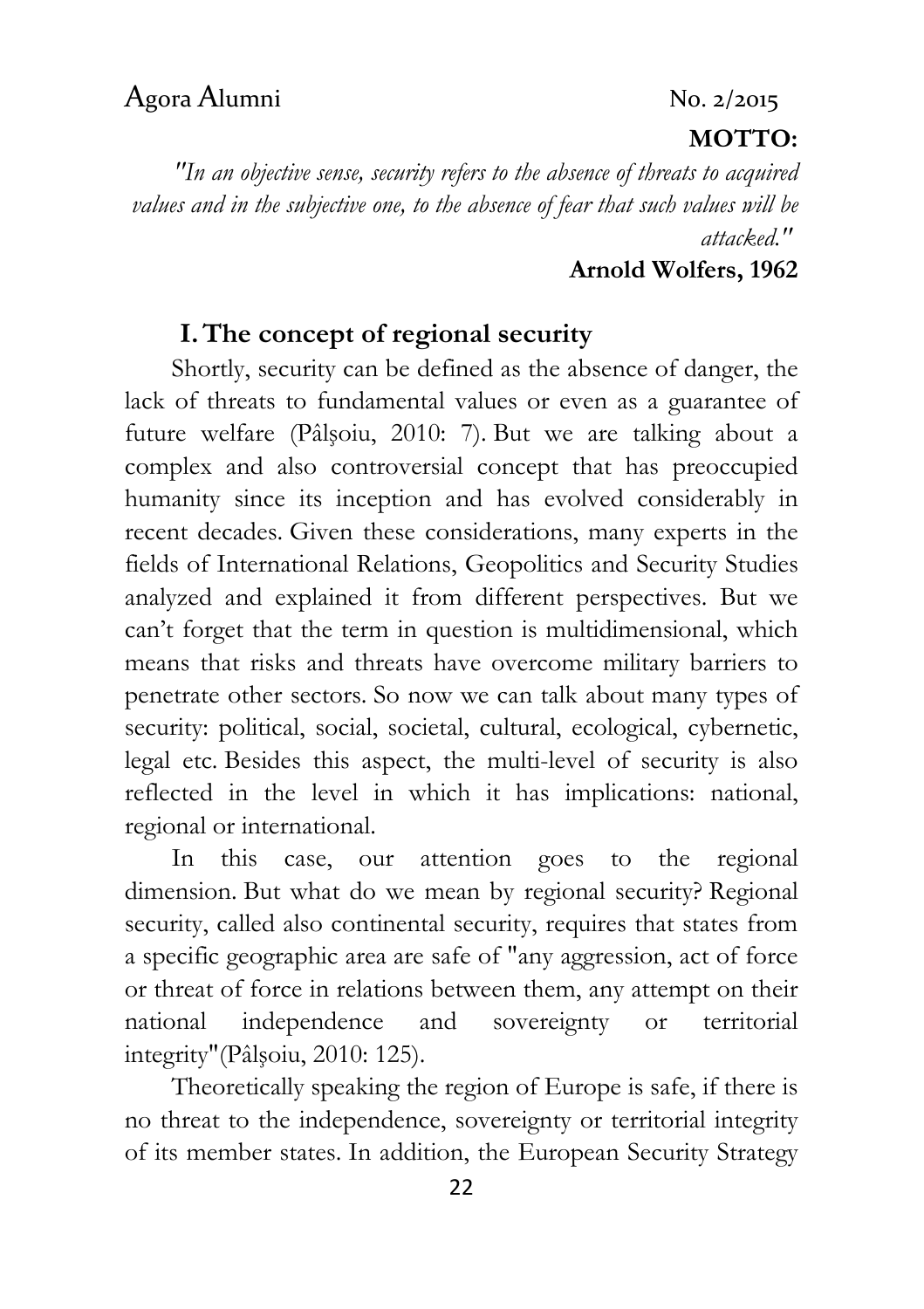from 2003 also emphasizes the following challenges: proliferation of mass destruction weapons, international terrorism, organized crime, cyber and energy security risks and climate changes (European Security Strategy, 2003: 11-14). The most convincing examples in this sense are represented by the terrorist attacks and the danger of activation of some conflicts considered frozen as those in Transnistria, South Ossetia, Chechnya and Karabakh, but especially the expansion of the war in Ukraine. In my opinion, these are the most important risks to the stability of the European continent because they are more dynamic and more dangerous than the others. In addition, regional conflicts may even lead to terrorism, degenerate into extremism and also feeds organized crime and proliferation of mass destruction weapons (Pâlşoiu, 2010: 226). In terms of building an organization the European security literature gives us information that has started a multistage security system which works on the principle of cooperation between the following international organizations: European Union, North Atlantic Treaty Organization, the Organization for Security and Cooperation in Europe and the United Nations (Pâlşoiu, 2010: 221).

#### II. Introduction to the issue

The powder keg of Europe or the burner conflict taking place today is the civil war in Ukraine. The special issue of this state is Crimea which, just two years ago, I read that it was "on the verge of an ethnic explosion maintained by Russia" (Brzezinski, 1995: 290). Today, we can say that this tension broke and its effects extend including countries located close to. But what is the history of this controversial territory? Why is it so played? It is important to know that Crimea belonged to Russia in the period 1783-1954, being annexed by the Tsarist Empire following the victory against the Ottoman troops. But given the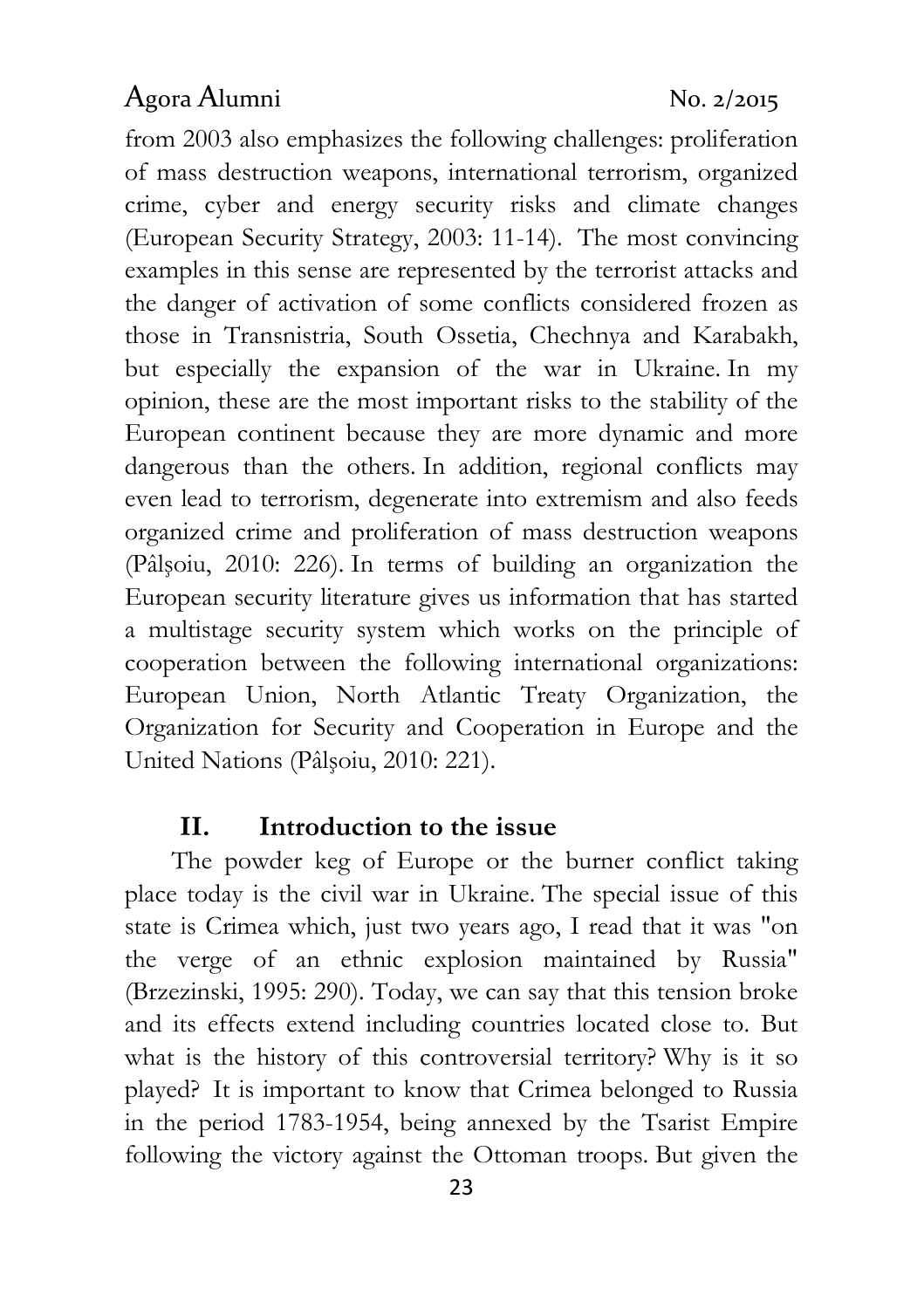indisputable Russian imperialist trends, the curiosity is heading in a new direction. How this area did come to Ukraine? History shows the day of February 27, 1954 as decisive in this process of big "generosity". This is the day when the Russian newspaper Pravda published information about a decree approved by the Presidium of the Supreme Soviet of USSR, according to which Nikita Khrushchev decided the transfer of Crimea to the Ukrainian Republic (Danilov, 2014). But what are the real intentions that lie behind this act?

In the media circulated the following two reasons, which, in my opinion, are just official pretexts:

- The transfer was a "noble act of the Russian people" in order to commemorate three centuries of Tsarist Empire unification with Ukraine;
- The transfer was necessary because of the "territorial proximity of Crimea to Ukraine, the common points of their economies and their close agricultural and cultural links" (Lupşor, 2014).

Although at first view these are sufficient reasons to believe in the Soviet indulgence, rigorous analysis dismantles them categorically. First, 1954 really marks 300 years since the Treaty of Pereislav, but it was not the union itself, but a step towards its realization. From here it deduces that this theme was exaggerated. Secondly, the justification of the transfer through the territorial, cultural, economic and ethnic tight relations between the two is also overrated. Crimea is located near the Ukraine, but is also at a short distance from Russia. In addition, economic and infrastructural ties with Ukraine are less important than the cultural links with the Soviets. Moreover, Crimean population in 1954 was 75% Russian, only 25% were Ukrainians. Tatars who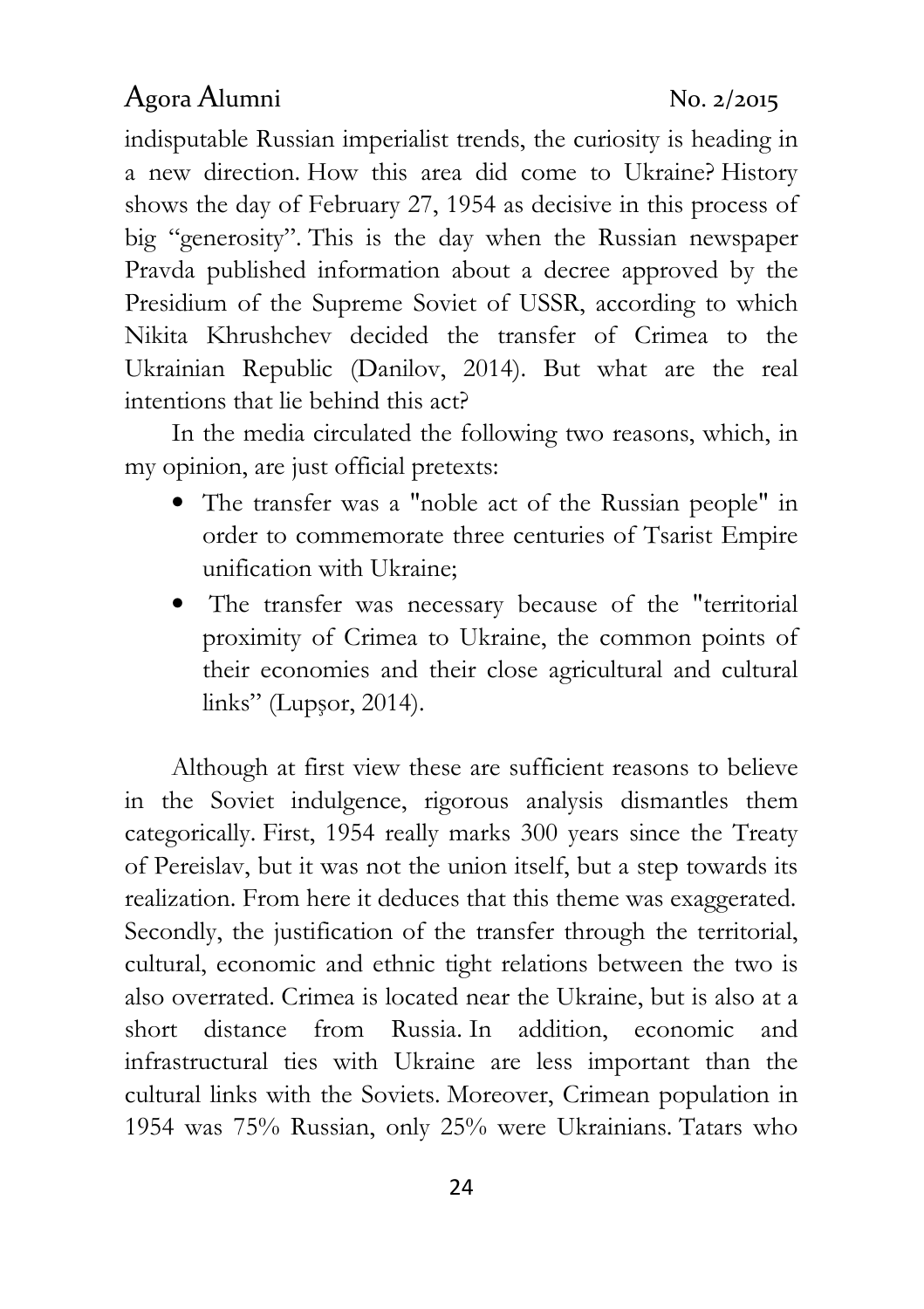had lived in that territory until 1944 were deported by Stalin to Central Asia, seeking an ethnic cleansing.

Once identified the pretexts, it is necessary to research the real reasons that lie behind the assignment. Certainly the main purpose of Nikita Khrushchev was not to make an act of charity, but rather to ensure for long-term the strengthening of Ukraine's Soviet control. The strategy used was extremely effective. Over 850 000 Soviet ethnics were encouraged to move to the territory ceded to Ukraine such as the percentage of Russian minority to grow and gradually shape a region which identify more and more with Russia.

In addition to the national interest, Khrushchev also took care of the personal side. He saw the transfer as a political tool through which he should obtain Ukrainian elites' help in the fight against the new Prime Minister, Malenkov. Currently we note that "noble act" did 61 years ago return against Ukraine, just for Russia to consolidate its control over this territory. So the official reasons communicated at that time were only lies used to hide the true negative intentions. Following the clarification of the transfer process is important to see the general course of Russian policy so far (Lupşor, 2014).

On December 8, 1991, at the end of the meeting that took place in the forest Belojevska, the leaders of Russia, Belarus and Ukraine found its dissolution and decided to create the Commonwealth of Independent States (Lucinschi, 1998:10). Many analysts consider this event as important as the collapse of the Tsarist Empire, cataloguing CSI as ineffective and incapable of assuming a preeminent role on the international political stage (Buga, 2007:171).

Russia's political and economic chaos ended in March 2000 with the appointment of Vladimir Putin as president. Since then that state began to reassert his work as a great power. Initially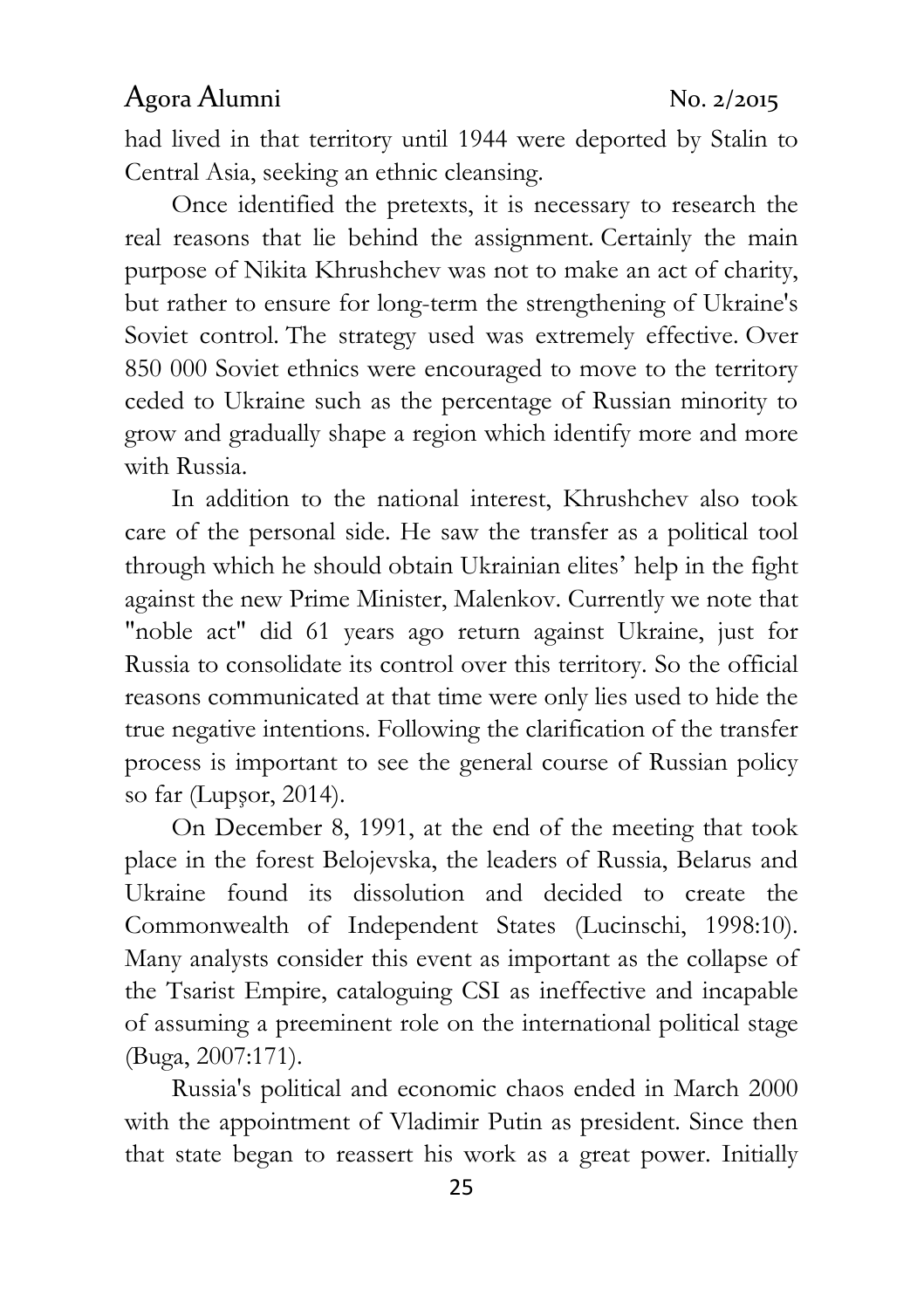Russia participated at the G-8 work and also collaborated for a while with both NATO and the EU. But gradually the desire to regain a former status increased and relations with the West became strained again. The refusal to respect the obligations assumed under the Treaty on conventional armaments in Europe is the Soviet response to the US decision to locate in the Czech Republic, Poland and Romania elements of the missile shield. This action is a clear evidence that Russia is now aware that his politically and military power has greatly increased.

The conflict in Crimea is another demonstration of power and inordinate ambition of the Soviets. This region has a significant geostrategic importance in terms of defending the southern borders of Russia and the CIS, being a "buffer" space between the Eurasian world and the West. And as Nikita Khrushchev had been premeditated, it was time to return it to the Motherland. The fragility of Ukraine was represented mainly by pro-Russian secessionist movement. The Yushchenko regime desires to join NATO and the EU has fuelled tensions between western and south eastern. First Ukrainian nationalists aspired to full independence from Moscow and get closer cooperation relations with the West; on the other hand, the Russophones advocated embedding the political, economic and security structures of the CIS.

In this context, the announcement from November 21, 2013 that the government in Kiev "suspended the negotiations for the Association Agreement with the EU citing reasons of national security and the intention to return to privileged economic relations with CIS member states" have rise to pro-European protests. Soon they were turned into an anti-government revolution which the press called the "Euromaidan movement". It led to the departure of President Viktor Yanukovych from power on 22 February 2014 (Racheru, 2014). This is the moment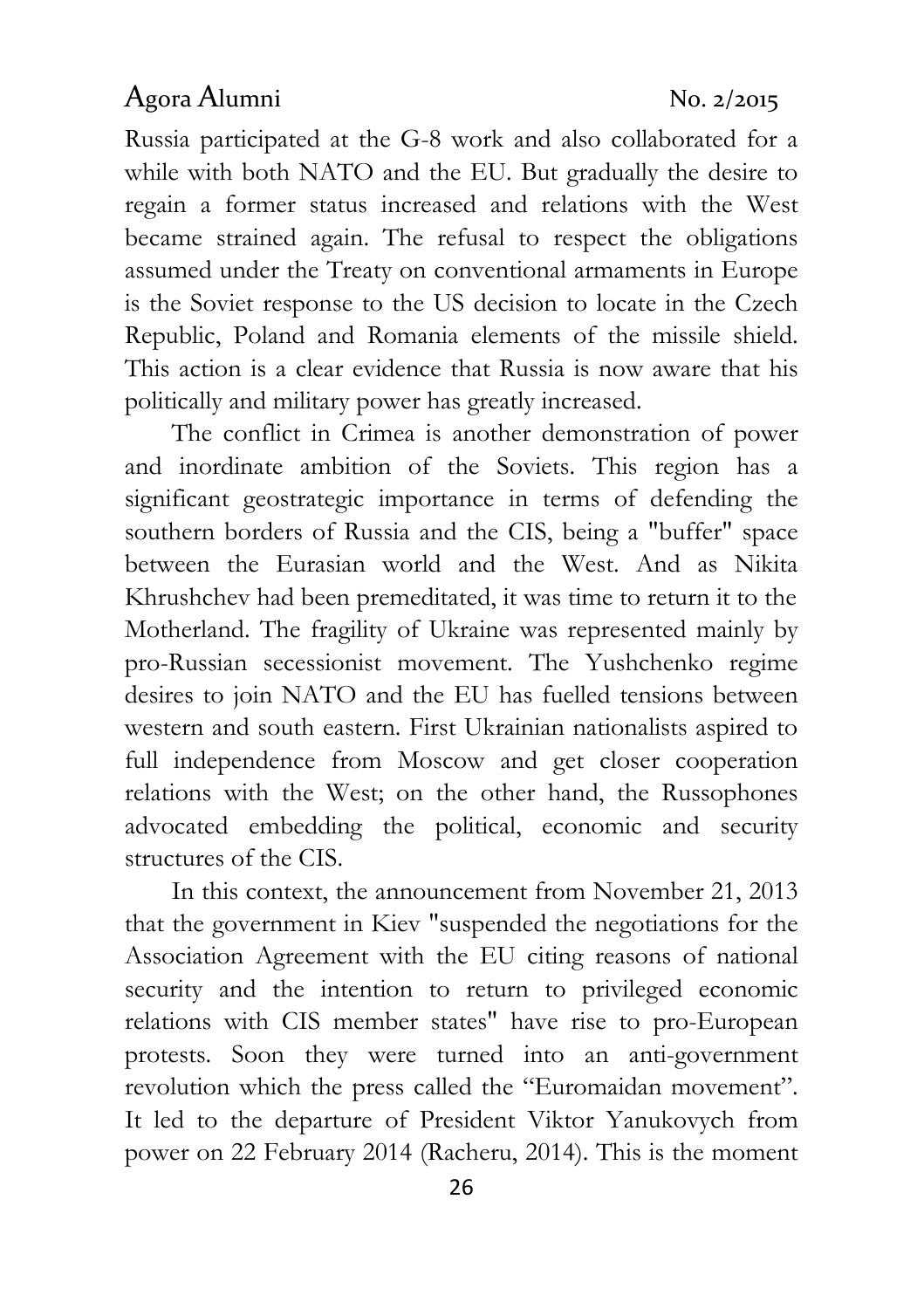when the internal situation of Ukraine started to change considerably. A specialized definition of crisis shows that it "represents a radical change in the national or international situation, characterized by the existence of direct threats to security objectives, interests and fundamental values of the parties involved in a conflict" (Manolache, 2004:11). In these circumstances, it can be said that the situation which is the subject of this study can be rightly called crisis.

But the fire that triggered the explosion of the powder keg was the repeal of the law on foundations of state policy in the field of languages. On February 23, 2014, Verkhovna Rada of Ukraine has given permission for Russian to become a regional language in 13 of the 27 administrative regions of Ukraine. In this manner several languages used in Ukraine, including Romanian, were officially removed from service. During a trip made in 1993 in Central Asia and Georgia, Zbigniew Brzezinski signaled complaints from political leaders in these regions according to which Moscow used Russian colonists as a pretext to intervene in those areas (Brzezinski, 1995: 284). The same tactic was used by President Vladimir Putin to justify the presence of Russian troops, unmarked what's right, in the territory of Crimea.

Based on the aid application of the Crimean Prime Minister, Sergei Aksionov, the leader of Moscow urged on March 1 and obtained in the same day the consent of the Russian Parliament to intervene with armed forces in Ukraine, although this happened since February 23. Once the permission was obtained, the Russian military forces that have headquarters in Sevastopol and the pro-Russian separatists took control of all the political, economic and infrastructure centres from Crimea. Meanwhile, the Supreme Council of the Autonomous Republic of Crimea and Sevastopol City Council decided to hold a referendum on the status of the region. Although the referendum was declared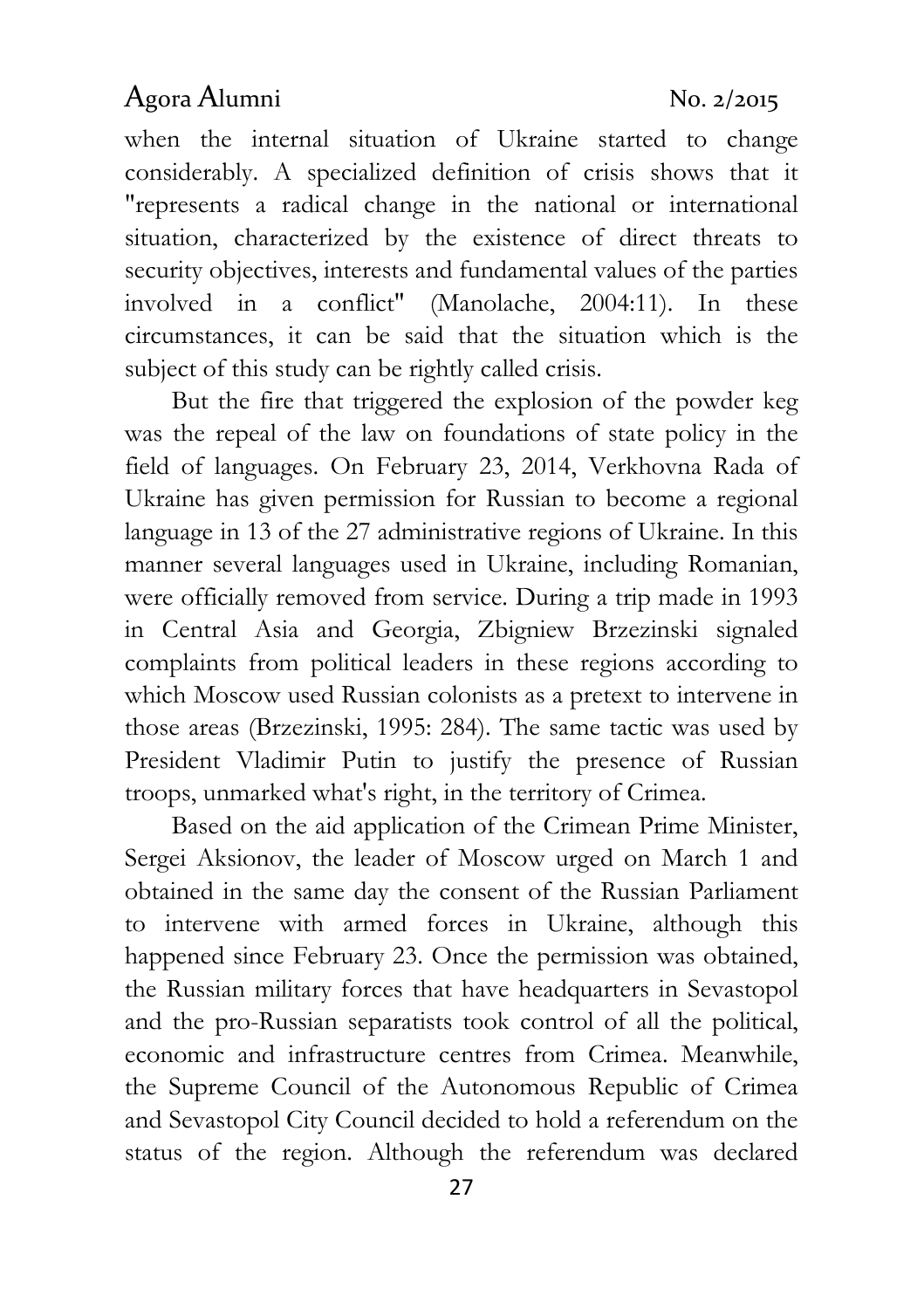invalid by the United Nations Security Council, the inevitable occurred. Crimean referendum on the accession to the Russian Federation was held on 16 February 2014 and the turnout was 83% of those who benefited from this law. Of these, approximately 97% were in favour of the annexation, which is why in February Russia integrated the Federal District Crimea.

Although we might be tempted to believe that military tensions have ended, given that the region was annexed, so the goal was achieved, they continued. Despite NATO Secretary General Anders Fogh Rasmussen warned that further escalation would have as immediate effect the international isolation of Moscow, Putin maintained its troops in Ukraine, considering that it has the strategic right to keep them there. Moreover, according to a report presented by UN Deputy Secretary-General on Human Rights, Ivan Simonovic, the army fighting between Ukrainian and pro-Russians rebels in eastern Ukraine has led to 423 deaths in the period 15 April-20 June 2014.

Early elections from 25 May were required. The new president, Petro Poroshenko, elected with over 56% of the vote signed the Association Agreement with the European Union on 27 June. This action has intensified the wave of violence. Donetsk and Lugansk were the most affected cities since their separation was insistently required. Besides shootouts there was also hostage taking by both sides. It had to be signed a ceasefire agreement in Minsk, Belarus, on September 5 for the situation to mitigate and 146 prisoners to be freed.

Ukrainians could not properly celebrate the fragile peace agreement because as soon as the rebels resumed hostilities, using heavy artillery and attacked a residential district of Donetsk. The attacks were more aggressive and the number of victims grew day by day, so Poroshenko has proposed a bill that contained a series of compromises that he was willing to make in order to stabilize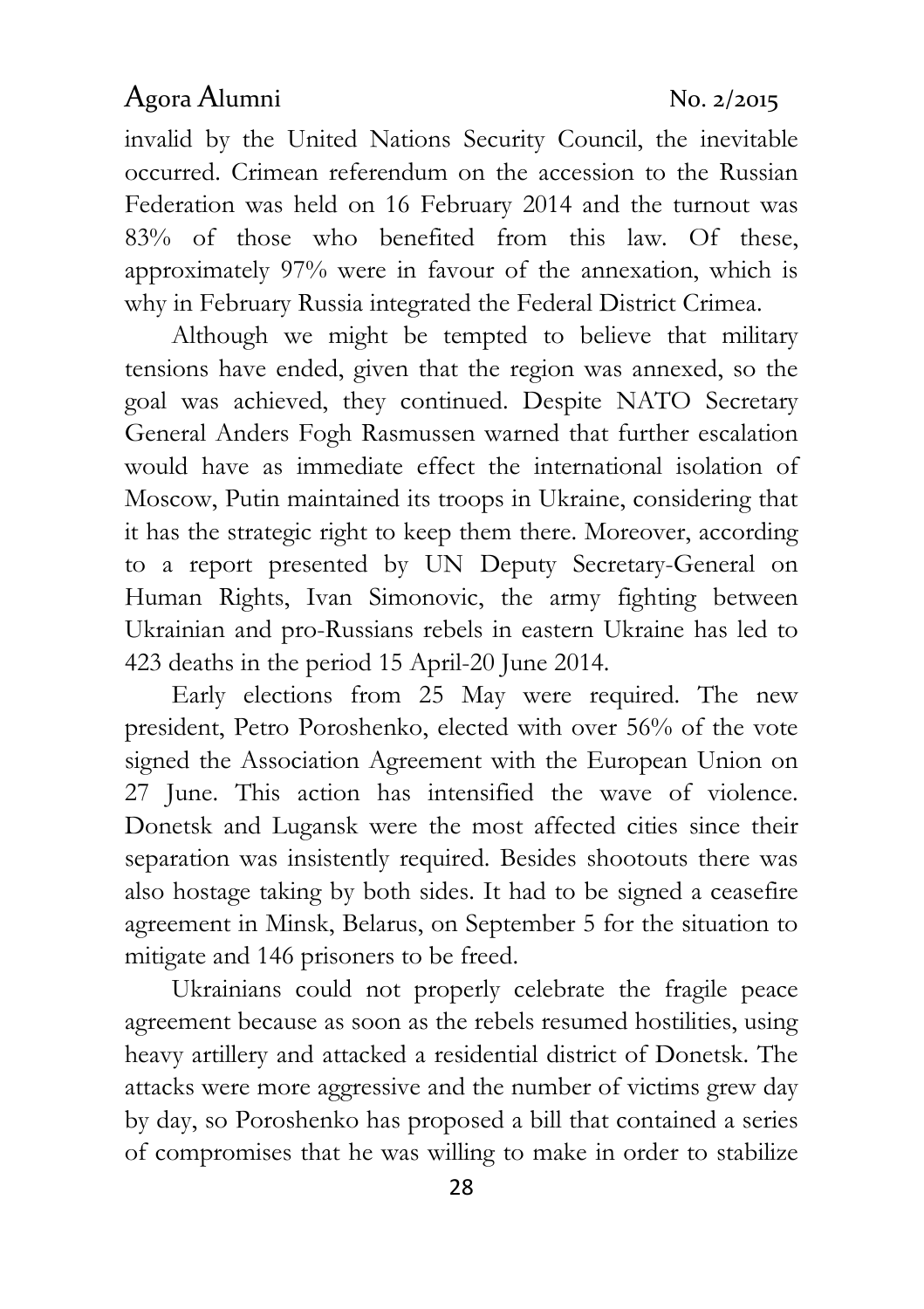the situation. While the proposal provided for a special status of self-government of the two disputed territories, this was not fully satisfying for the separatists.

Given the circumstances, on September 20 there was signed a new ceasefire agreement with the hope that the two parties to the dispute would withdraw its weapons beyond the front line, thus respecting the demilitarized provided. The separatists did not meet the provisions of the truce. On the contrary, benefiting from humanitarian assistance, tanks, weapons and troops from Russia they sporadically continued the offensive. On January 22, 2015, they celebrated the conquest of the international airport of Donetsk.

The high level of concern for this situation was not without reactions from major world powers. While German Chancellor, Angela Merkel and French President, Francois Holland taking into account the possibility of a third peace agreement, the US proposed the provision of lethal weapons to Ukraine. By fear of intensifying the battles the European leaders chose the first option and started the negotiations marathon with Putin. They were completed on 12 February, when a new ceasefire was signed in Minsk. The novelty that distinguishes it from the previous consists in introducing a measure which provided the withdrawal of foreign armed forces, heavy weapons and the mercenaries from the territory of Ukraine, under the supervision of the OSCE.

Not even this complex of measures brought peace and the situation continued to be tense even today. While Russian separatists and Ukrainian military accused each other of escalating attacks, the UN Office for the Coordination of Humanitarian Affairs reports that from the outbreak and until 9 April 2015 he armed conflict made 21 500 victims, of which 6 100 dead and 15 400 injured.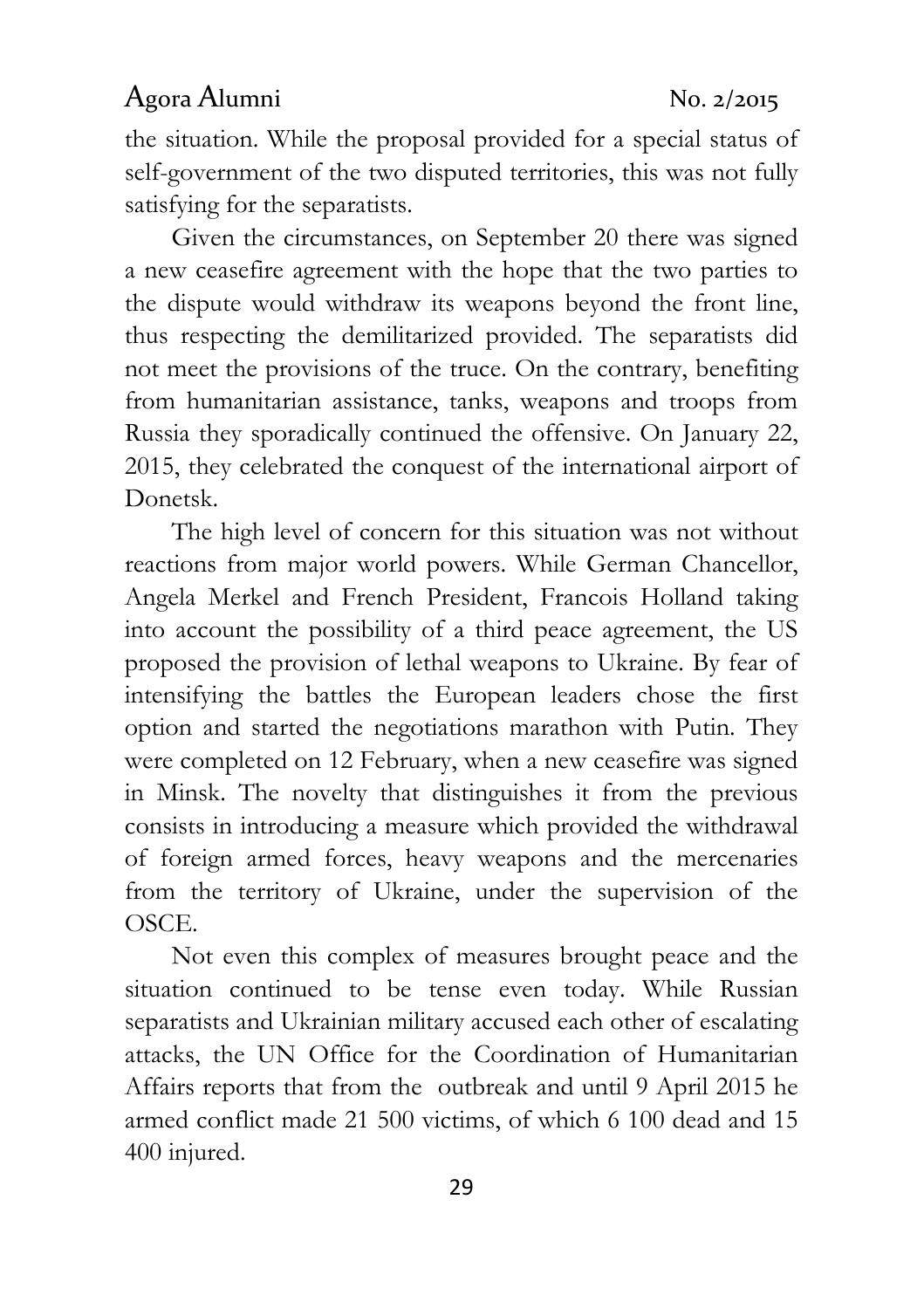How many such reports will be necessary for the shootouts to end? In my opinion there are two possibilities. The optimistic scenario assumes that NATO, EU, OSCE and the UN will determine Russia decides to withdraw the pro-Russian rebels support and seeing him single in the battle, they will give up their aspirations. The second one takes into account the possibility that the separatists would end all attacks after they annex the territories they wish. They have already managed to impose their dominance in Lugansk and Donetsk, cities that they proclaimed independent. The fact that history has not repeated in Odessa and Kharkov does not mean that will prevent the intensification of the fighting until they achieve their purpose of creating a new state: Novorossyia.

# III. Implications of the conflict in Ukraine on regional security

Without any doubt the conflict in Ukraine has serious implications on regional security at politically, economically and militarily side. For this reason, it is in the attentions of NATO, EU, OSCE, UN and especially of all EU Members and US. Amid ethnic tensions between pro-Russian groups and pro-European population, it has triggered a veritable civil war that has claimed thousands of victims. Maintaining the status quo, the inviolability of the borders and the territorial integrity of Ukraine were flagrantly violated, with repercussions in the nations in question, but also in the European community.

On the economic level, the consequences were massive for Ukraine, Russia and also for the EU. As we have already known in Ukraine was a lack of economic reforms and with the war the situation considerably deteriorated. The economy declined by about 7%, while the national currency and exchange rates have depreciated up to 70%. Moreover, the territories occupied by the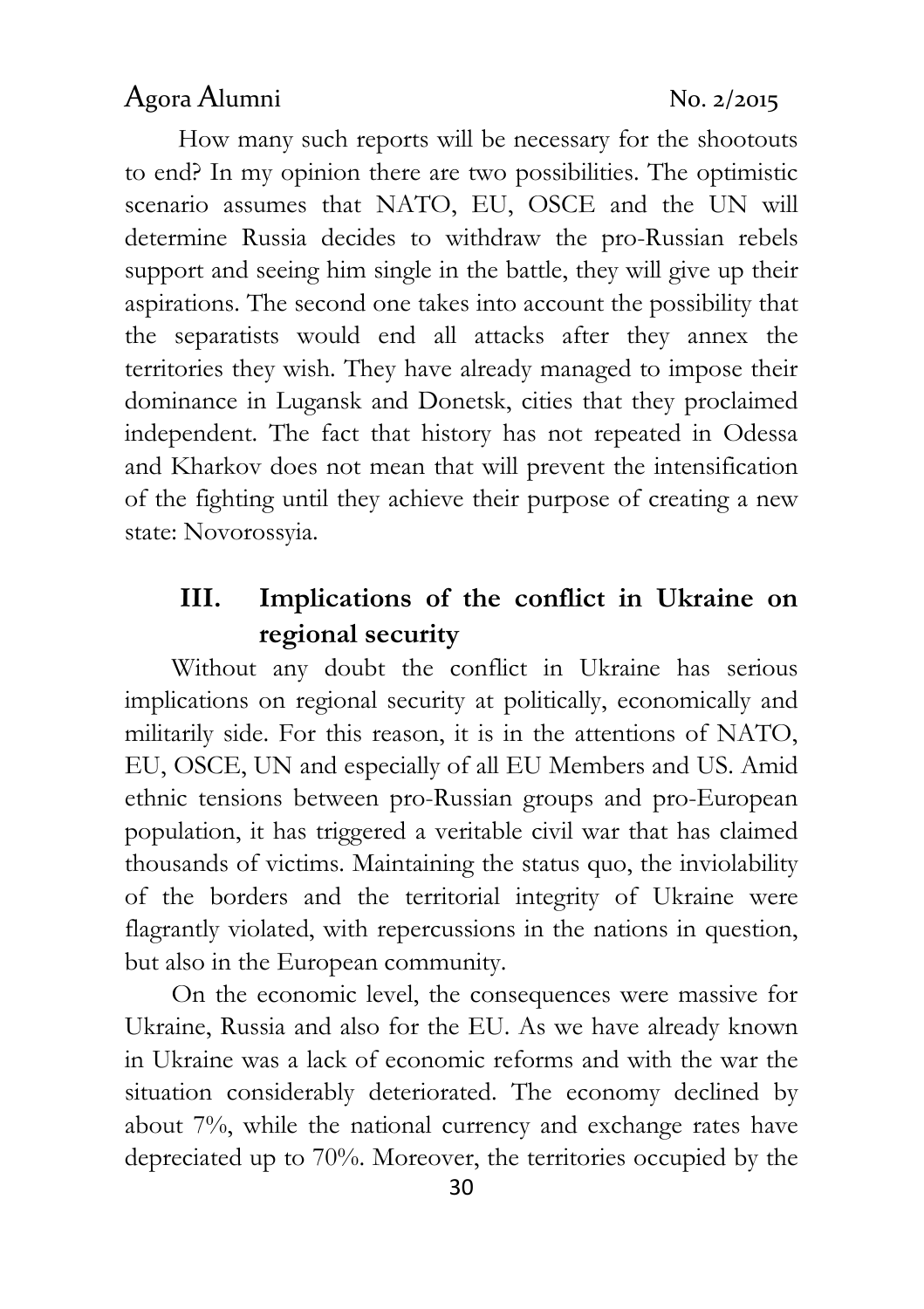separatists represent 60% of the Donetsk basin, so the Ukrainian coal mining potential has been severely affected.

Russia did not remain far from material losses. Addressing aggressive expansionist policies had big repercussions because economic sanctions were coming from two directions. At first instance the Council of Ministers adopted on 5 February first EU sanctions freezing the accounts and actions focused on Russian personalities and denial of travel visas. Following the annexation of Crimea, on March 20 the US has made the same decision and thus 20 Vladimir Putin's close people and Rossyia bank representing a real support for them were subjected to economic sanctions. But the wave of such measures did not stop there. While the EU has decided to maintain the sanctions, a few months later Canada adopted on 12 latest financial penalties this time against 12 Russian diplomats, but also Ukrainians. The impact of these pressures on Russia should not be neglected. They have pursued the political and economic isolation of that State on the international stage in order to determine halting the conflict in eastern Ukraine. Compared to the US dollar, the rouble has depreciated significantly since January 2014 and the exchange rate fell by 40 percent. From these sanction didn't have the expected success, but rather they fuelled pro-Russian aggression (Drăgoi, 2014).

Against the backdrop of civil war in the border of the Euro-Atlantic area, the European Union has made important efforts to contribute to the financial recovery of

Ukraine. The sanctions that Russia imposed on them haven't remained unanswered. A good example of this is the decree of Moscow's embargo on several non-agricultural products from countries that have taken steps against it. In addition, amid tensions between Gazprom and Naftogaz, the EU faced the suspension of gas supply to Russia, given that some Member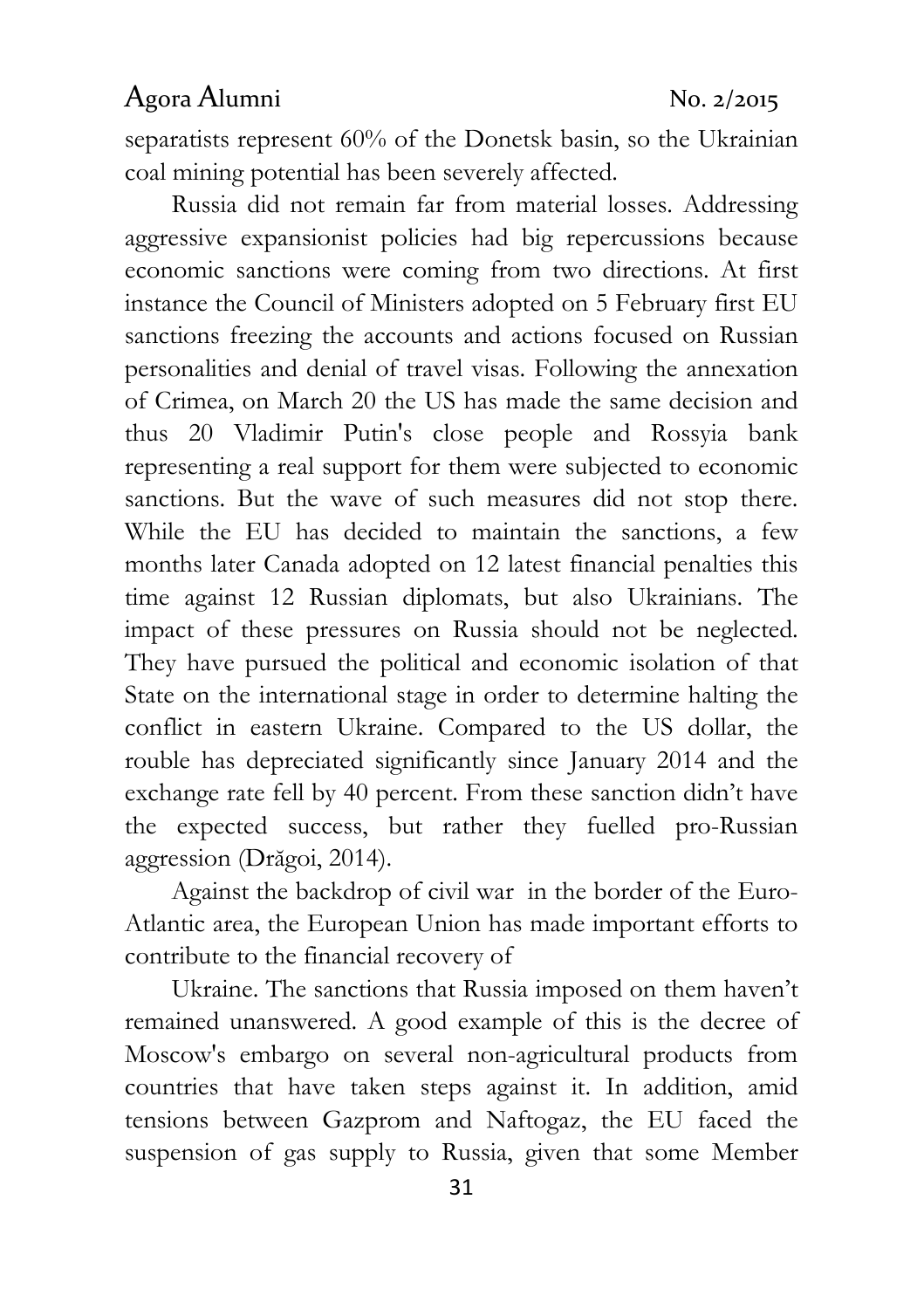States are 100% dependent on Russian gas. The financial support of Ukraine fell all as the burden of the European Union. This support has resulted in a long-term preferential trade regime with Kiev, meaning that over 90% of customs industrial imports tariffs from Ukraine were abolished. Moreover, other member countries have suffered due to the fact that a significant sum of all direct foreign investments was directed to the Ukrainian industry.

The EU wants the politic and economic restoration of Ukraine. Given that this war is a struggle for the Russian Federation to maintain its sphere of influence in the former Soviet space, the political stabilization of the country and especially the ending of the conflict are the strategic objectives for the entire eastern coast of Europe. Ukrainian aspirations to join the European political and economic structure ambitions Russians instigated and led to territorial division, political, social and cultural. Ukraine became an object of contention between NATO and the EU on one side and Russia on the other, and the conflict has resulted in the deterioration of Russo-European direct. In contrast, relations between the US and the EU have experienced significant growth amid the common struggle to prevent the enemy's expansionist tendencies. Estonia, Latvia, Lithuania, Poland and other western states are afraid for a possible invasion and the Americans do not want the Russian force to increase, in the context of control of Ukraine involves the possibility of involvement in "managing future oil and gas routes from the Caucasus and Near and Middle East and terrorism and other threats" (Leca, 2014).

The most ardent subject is the military one. The conflict in Ukraine shows no sign of drawing to an end, on the contrary, armed clashes are intensifying day by day and the old former US security adviser, Zbigniew Brzezinski believes that Putin started a new Cold War. But this situation will bring a new world war?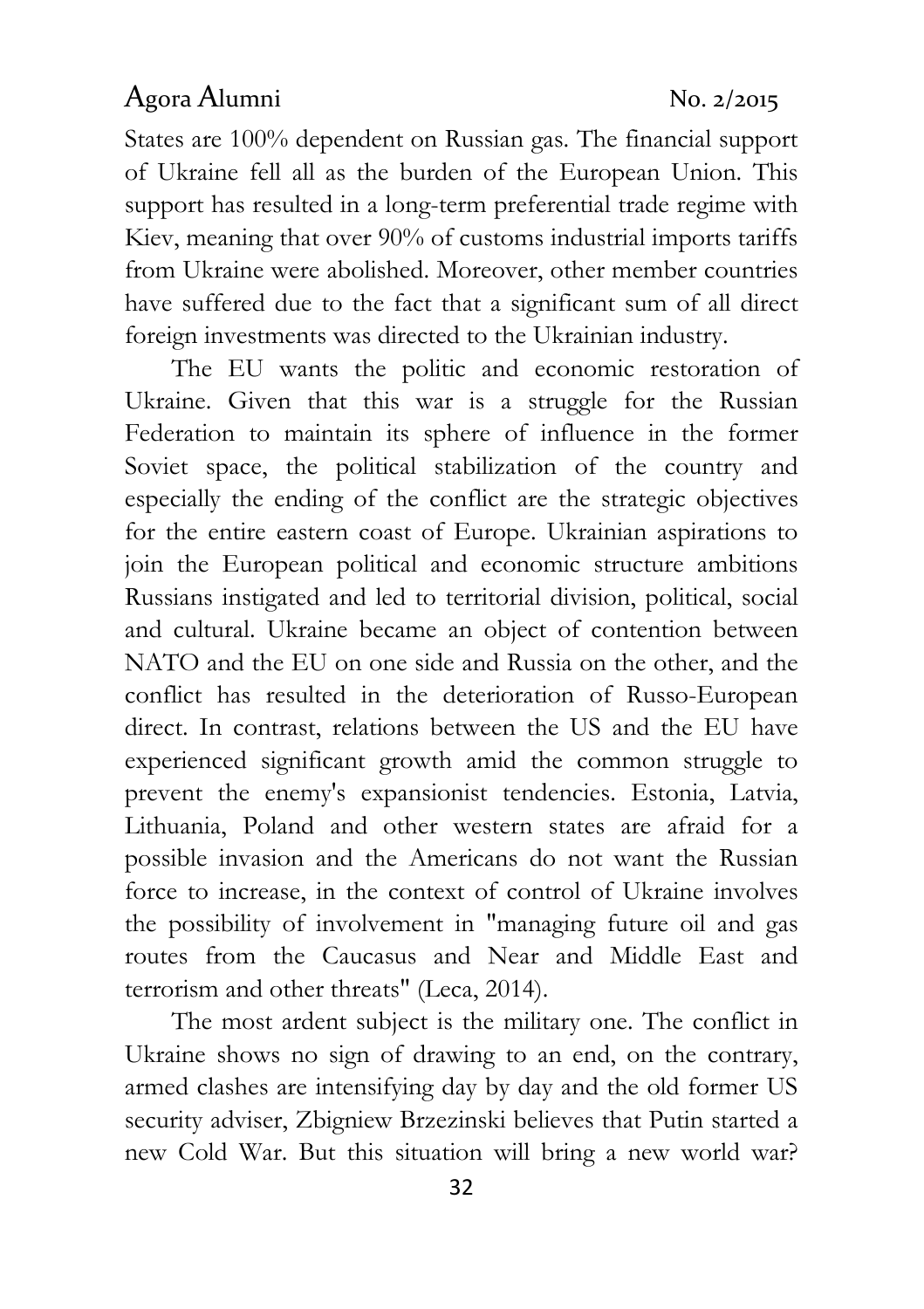Relating to the threats in March, Mikhail Vanin, said that "all member states of NATO missile shield will be targets of ballistic missiles owned by the Russian Federation, there is this risk. Personally, I believe that it repeat the nuclear deterrent strategy applied during the Cold War and the possibility of a new outbreak of global dimensions conflagration is just a grim scenario".

# IV. Conclusions

In the context of regional security, the civil war in Ukraine has consequences in the economic, political and military area. Starting from an ethnic tension, the situation got complicated, actually generating changes in the global political scene because, if the war extends to other countries in the European area, all humanity would be affected. Besides the strained relations between the EU and NATO with Russia, the dispute made thousands of victims and alerted the entire region.

In addition, the Crimean annexation by the Russian Federation is regarded by the international law as a serious violation of principles specific to this area such as the the respect of sovereignty, territorial integrity and inviolability of borders, non-use of force or threat of its use and thus solve international disputes peacefully (Bogdan, 2012: 42-42).

In conclusion, the fight of Russia to maintain its influence in the Black Sea region generated in Ukraine a phenomenon of political, economic and social disintegration and alerted NATO, EU, OSCE and UN which make a lot of efforts to end this conflict and restore security in the region.